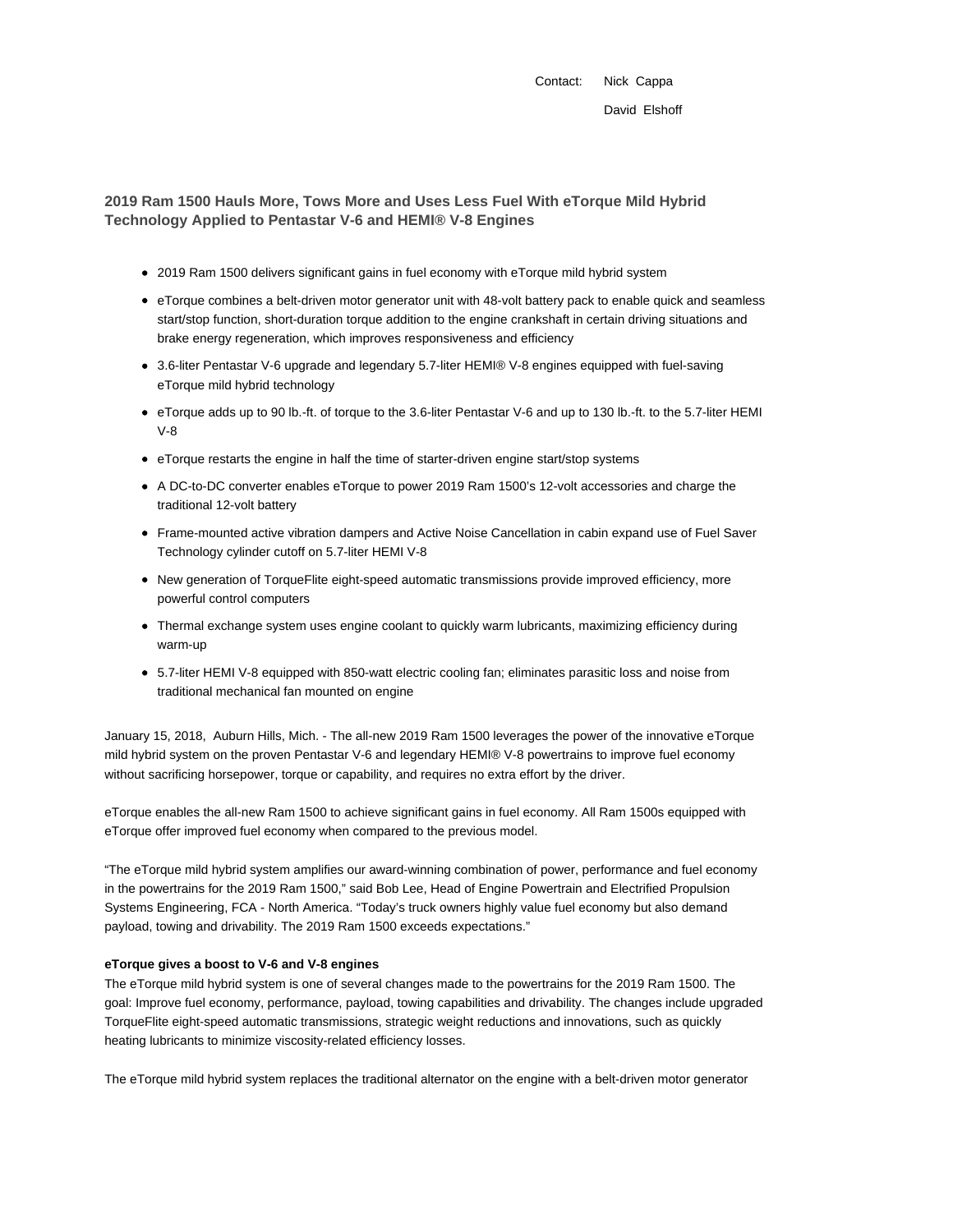unit that performs several functions. The motor generator unit works with a 48-volt battery pack to enable quick and seamless start/stop function, short-duration torque addition to the engine crankshaft in certain driving situations and brake energy regeneration, which improves responsiveness and efficiency.

With the engine running, eTorque's motor generator unit feeds 48-volt current to a 430 watt-hour lithium-ion Nickel Manganese Cobalt (NMC)-Graphite battery. The battery pack includes a 3-kilowatt DC-to-DC converter to maintain the battery's state of charge and convert 48 volts to 12 volts to power the Ram 1500's accessories and charge its conventional 12-volt lead-acid battery.

The small-suitcase-sized, air-cooled battery pack mounts to the rear wall inside the Ram 1500's cabin. The case is insulated to dampen noise from the dual cooling fans. Cooling air is drawn from inside the truck and vented via the built-in cabin exhausters.

The V-6 and V-8 engines with eTorque retain a conventional 12-volt starter motor, used for cold starts and first start of the day due to its greater efficiency in extreme temperatures.

In addition to spinning the engine for restarts, the eTorque also recaptures energy during deceleration and braking to feed charge to the battery pack. eTorque also enhances the driving experience of the 2019 Ram 1500 by adding torque to the crankshaft during gear changes to minimize noise, vibration and harshness (NVH).

The eTorque motor generator is slightly different between the 3.6-liter Pentastar V-6 and 5.7-liter HEMI V-8 applications. The Pentastar eTorque unit is liquid cooled and mounted on the front of the engine. The HEMI V-8 eTorque unit is air cooled and mounted toward the top of the engine in the traditional alternator location.

Both eTorque motor generator units employ a pair of belt tensioners to keep the 8-rib drive belt tight when the unit is generating electricity or adding torque to the crankshaft.

The 5.7-liter HEMI V-8 will also be available without the eTorque system.

#### **3.6-liter Pentastar V-6: 305 horsepower plus outstanding fuel economy**

The all-aluminum Pentastar V-6's versatility, with significant horsepower and torque production throughout the rpm range, makes it a workhorse engine throughout the FCA US vehicle lineup and the ideal base engine for the 2019 Ram 1500.

The upgraded version of the Pentastar V-6 is the standard engine in most trim levels of the 2019 Ram 1500, specifically tuned for truck duty and rated at 305 horsepower and 269 lb.-ft. of torque.

The newest Pentastar V-6's advanced technologies, such as wide-range variable valve timing and two-step variable valve lift, deliver the optimal blend of power and fuel economy, based on the driver's demand. A cooled exhaust gas recirculation (EGR) system enables improved fuel economy and emissions performance at higher loads.

The compact, 60-degree, all-aluminum block is constructed of high strength die-cast T380 aluminum with cast iron bore liners. Six bolt main bearing caps contribute to an extremely rigid lower engine structure. Cast aluminum pistons, treated with a friction-reducing coating and piston rings, drive forged connecting rods. Aluminum cylinder heads carry dual overhead cam shafts, four valves per cylinder and utilize high-tumble intake ports. The exhaust manifolds are cast integral with the cylinder heads.

The Pentastar V-6's 11.3:1 compression ratio delivers an optimal balance of power, fuel efficiency and refinement. Despite the high compression ratio, the Pentastar V-6 runs on regular 87-octane fuel to reduce the cost of ownership.

The two-step variable-valve lift (VVL) system remains in low-lift mode in most driving situations. When the driver demands more power, VVL switches to high-lift mode for improved performance.

The variable valve timing (VVT) system, with dual-independent cam phasing and 70 degrees of authority, helps reduce pumping losses in the engine.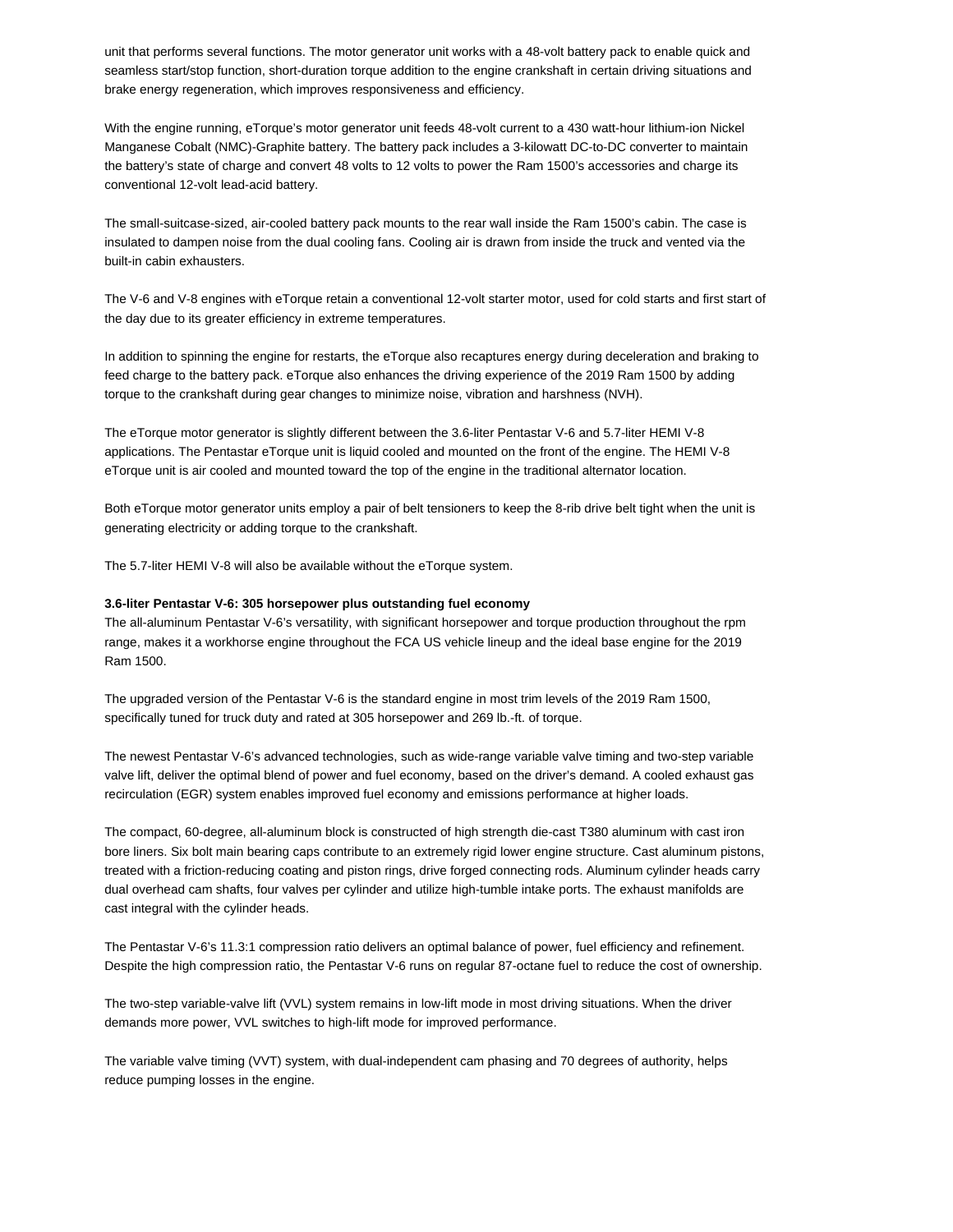In the 2019 Ram 1500, the 3.6-liter Pentastar V-6 engine is available in most configurations, including the four-wheeldrive powertrain and Crew Cab models.

## **Legendary HEMI power: 5.7-liter V-8 delivers 395 horsepower**

The brawny 5.7-liter HEMI V-8 combines the muscle of 395 horsepower and 410 lb.-ft. of torque – in a smooth, broad power band that avoids the hesitation and peakiness of turbocharged engines – with performance-enhancing and fuel-saving technologies that include variable-valve timing and Fuel Saver Technology (cylinder deactivation).

With Fuel Saver Technology, the engine control computer turns off fuel and spark, and closes the valves to four of the engine's eight cylinders during light load operation, such as highway cruising when full power is not needed.

For the 2019 Ram 1500, FCA engineers broadened the operating zone of the Fuel Saver Technology via the addition of a pair of active vibration dampers, mounted on the frame, and Active Noise Cancellation technology in the truck cabin. The expanded range of operation yields an additional 0.5 miles per gallon (mpg) on the highway. Transparent to the driver, the system operates between 1,000 and 3,000 rpm while continuing to enable V-8 power for acceleration and heavy loads.

Variable valve timing helps maximize fuel economy by reducing the engine's pumping work via a delayed closing of the intake valve, which increases the expansion process of the combustion event.

Another change for the HEMI V-8 in the 2019 Ram 1500 is the switch to an electric cooling fan, replacing the previous 400-watt electric/mechanical fan hybrid setup. Precisely controlled by the engine control computer, the new 850-watt electric fan, mounted to the radiator, uses Pulse Width Modulation to tailor the fan's energy draw to the cooling demand. Eliminating the traditional fan blade mounted to the front of the engine helps improve fuel economy by reducing parasitic losses and fan noise.

The 2019 Ram 1500 meets ULEV70 emissions regulations via revised computerized powertrain controls and upgraded emissions hardware.

## **TorqueFlite eight-speed automatic transmissions: The right gear at the right time**

Every 2019 Ram 1500 is equipped with a fully electronic TorqueFlite eight-speed automatic transmission with a wide spread of gear ratios that keeps engine rpm in the right range for the task – whether putting in a full day of off-road work or highway cruising.

Trucks equipped with the 3.6-liter Pentastar V-6 use an FCA-produced TorqueFlite 850RE transmission. The 2019 Ram 1500 with the 5.7-liter HEMI V-8 uses an upgraded TorqueFlite 8HP75 transmission. Both TorqueFlite transmissions use a new generation of computer controllers that process data faster and coordinate transmission operation with the eTorque mild hybrid system. The transmissions employ on-the-fly shift map changing, enabling them to respond quickly to changes in driver demand.

There are more than 40 individual shift maps, to optimize shift changes and points for fuel economy, performance and drivability. Shift strategy takes into account a number of variables, including:

- Engine torque changes
- Gear downshifts
- Longitudinal and lateral acceleration
- Hill detection
- Vehicle speed control
- Electronic stability control interaction
- Temperature

The transmissions use shift-by-wire technology, eliminating a mechanical linkage between the transmission and the gear selector. The 2019 Ram 1500 retains an innovative rotary e-shift dial mounted on the left side of the instrument panel's center stack – freeing up space traditionally occupied by a console- or column-mounted shift lever.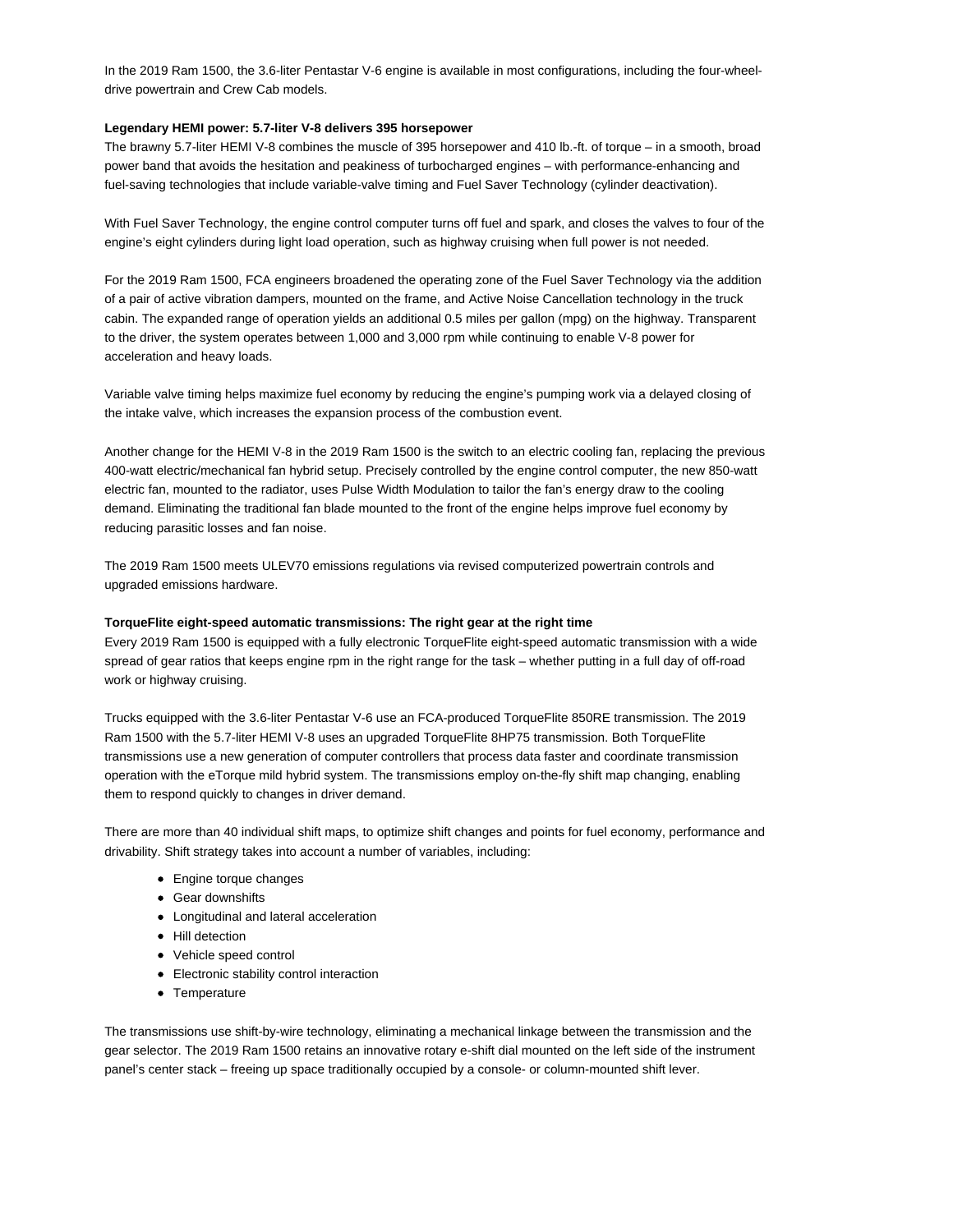The TorqueFlite 850RE and 8HP75 transmissions use identical gear ratios. Sixth gear is a direct drive, while gears 7 and 8 have overdrive ratios. The wide gear ratio spread helps maximize fuel economy by helping lower engine rpm in city and highway driving. Internally, both transmissions have four gear sets and five shift elements (multi-disc clutches and brakes). Only two shift elements are open at any time. With fewer open shift elements, drag losses due to multiple parts rotating relative to one another are reduced.

2019 Ram 1500s equipped with eTorque technology feature a hydraulic pressure accumulator, for instant response following a stop/start event.

#### **Thermal management**

The Ram 1500 employs a thermal management system that taps into heated engine coolant to speed up the warmup of the automatic transmission fluid and engine oil to maximize the fuel-saving benefits of those fluids.

The engine control unit manages a three-way valve in the engine cooling circuit. Heating the truck cabin always takes priority, based on the HVAC temperature setting. The 2019 Ram 1500 uses the thermal management system to bring the transmission fluid and engine oil to operating temperature quickly. The system also serves a cooling function under high-load/high-ambient temperature conditions to ensure the transmission fluid temperature is controlled.

#### **Transfer cases get upgrades**

Buyers who equip their 2019 Ram 1500 with a four-wheel drive drivetrain can choose between two electronically controlled transfer cases: the BorgWarner 48-12 for part-time 4WD operation with Hi and Low ranges; and the BorgWarner 48-11 for on-demand 4WD. Both transfer cases engage via a push-button control mounted underneath the rotary gear selector on the instrument panel.

The transfer cases are upgraded internally for more robust performance in conjunction with the increased payload and towing capabilities of the new truck. Changes include a larger-diameter main shaft, relocation of the chain and sprocket for improved bearing support, and improved lubrication. Also, the on-demand system is enhanced for quicker response and higher front output torque capacity.

The 48-12 part-time transfer case provides three operating ranges 2Hi (2WD), 4Hi (4WD) and 4Lo (low-range reduction 4WD) plus a neutral position. 2Hi is designed for any road surface at any time, while 4Hi and 4Lo are for offroad use or slick surfaces. The driver can switch between 2Hi and 4Hi while the truck is in motion. To engage 4Lo, the transmission must be in neutral.

The low-range reduction ratio (crawl ratio) for 4Lo is 2.64:1, which provides increased low-speed torque capability for pulling power and improved driver control in off-road conditions.

The on-demand transfer case has 4Auto, 2Hi, 4Hi and 4Lo selections. 4Auto provides full-time 4WD, responding automatically to provide maximum traction in all road conditions. 2Hi, 4Hi and 4Lo function equally to the part-time transfer case.

#### **Axles**

FCA engineers reworked the rear axle for the 2019 Ram 1500 with the aim of increasing performance, durability and efficiency.

The standard 235 mm rear axle incorporates a variety of changes, including optimized material usage in the carrier and axle tubes and elimination of brake adapter plates, to cut more than 10 pounds from the assembly.

Front and rear wheels adopt six-lug hubs, combined with 14.9-inch front and 14.8-inch rear discs, delivers impressive stopping distances. The new Ram 1500 is also fitted with a new electronic parking brake.

Three final drive ratios are available on 2WD and 4WD models – 3.21, 3.55 and 3.92. Each combination is available with a traditional open or limited-slip differential, which automatically divides torque among the rear wheels to maximize traction available at each wheel.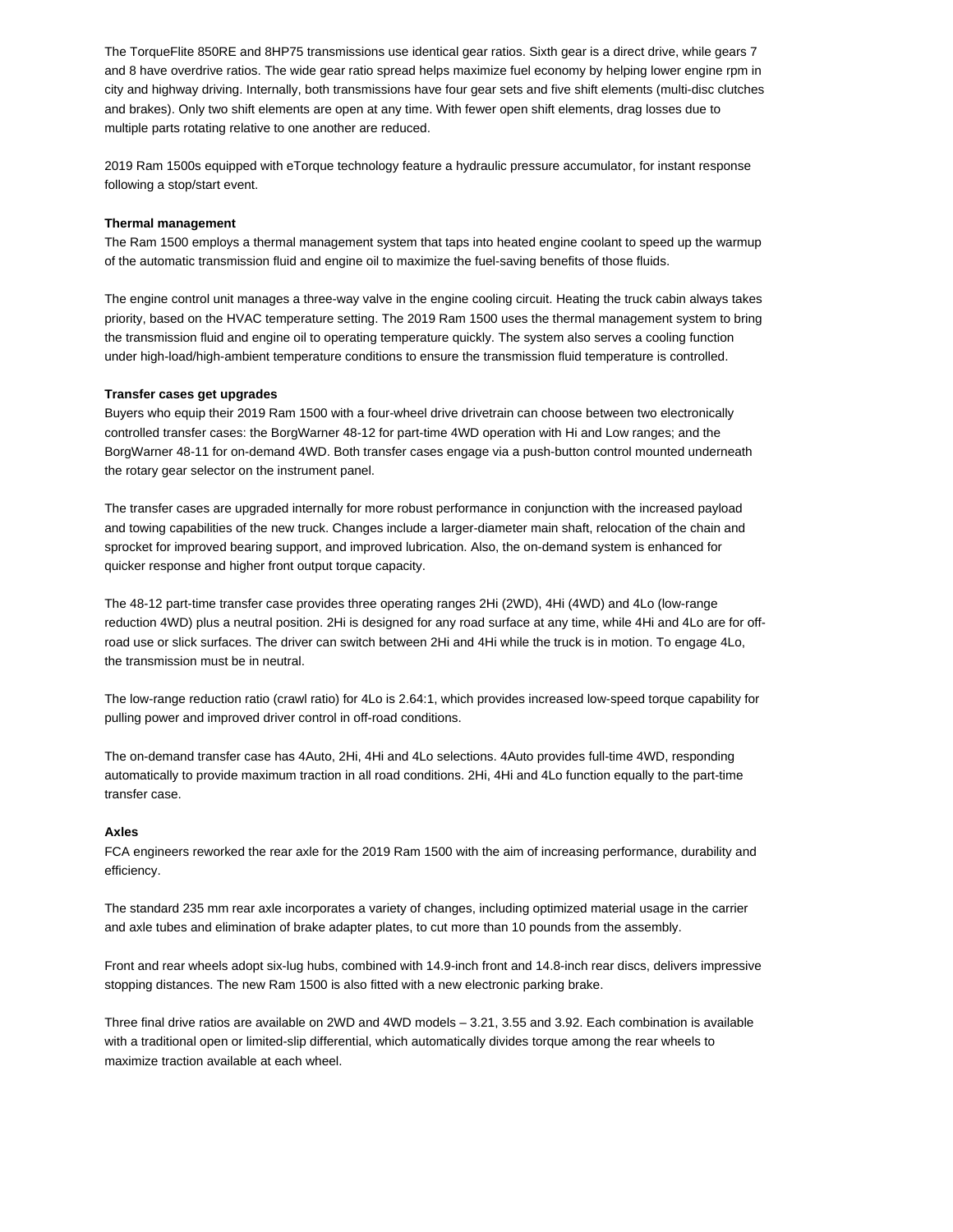New for 2019 is an electronic locking differential, available on 4WD trucks with the 3.21 and 3.55 final drive ratio and lifted suspension, and 2WD and 4WD trucks with the 3.92 ratio and the base or lifted suspension (Rebel and 4x4 Offroad Package). The electronic system gives the driver the capability to lock or unlock the differential on demand while traveling up to 10 mph, providing maximum traction to the vehicle when needed.

Also new for 2019 is a Max Tow Package, an option with the 3.92 final drive ratio offering up to 12,700 pounds of towing capability. The Max Tow Package is based around a Dana Super 60 center section and open differential with a 256-millimeter gear set, and uses 35-spline axle shafts. It is available on 2WD trucks powered by the 5.7-liter HEMI V-8 eTorque.

### **Small changes help save fuel**

The V-6 and V-8 powertrains in the 2019 Ram 1500 also reduce fuel consumption with an Interactive Deceleration Fuel Shut Off (iDFSO) feature that pauses fuel flow to the engine cylinders when the vehicle is decelerating. For the 2019 model year, the iDFSO feature is improved to be active in third gear and higher.

The exhaust system has been re-engineered to reduce weight. Changes such as optimizing the thickness of the exhaust pipes and using aluminum for the hanger brackets cut more than nine pounds from the system. Extensive tuning of system components enables the 2019 Ram 1500 to maintain the throaty roar from the dual exhaust tips that is one if its trademarks.

A new, forward-facing air intake mounted behind the grille of the 2019 Ram 1500 feeds cooler air to the intake of the system of the Pentastar V-6 and HEMI V-8 engines for improved performance. The intake system for both powertrains includes a hydrocarbon adsorption filter to reduce evaporative emissions. The filter is good for the life of the vehicle and does not need regular maintenance.

## **Warranty**

The 2019 Ram 1500 is backed with a five-year/60,000-mile Powertrain Limited Warranty. The Powertrain Limited Warranty covers the cost of all parts and labor needed to repair a covered powertrain component – engine, transmission and drive system. Coverage also includes free towing to the nearest Ram dealer, if necessary. The warranty also is transferable allowing customers who sell their truck during the warranty period, to pass the coverage onto the new owner.

The standard three-year/36,000-mile Basic Limited Warranty provides bumper-to-bumper coverage for the 2019 Ram 1500, from the body to the electrical system.

## **Ram Truck Brand**

In 2009, the Ram Truck brand launched as a stand-alone division, focused on meeting the demands of truck buyers and delivering benchmark-quality vehicles. With a full lineup of trucks, the Ram 1500, 2500/3500 Heavy Duty, 3500/4500/5500 Chassis Cab, ProMaster and ProMaster City, the Ram brand builds trucks that get the hard work done and families where they need to go.

Ram is the number one brand in new vehicle quality and is the only truck-exclusive brand to ever finish first in J.D. Power's Initial Quality Study (2021), which tracks new vehicle performance over the first three months of ownership. In the same study, Ram Heavy Duty models also scored best, making Ram the number-one truck brand in new vehicle quality among large heavy-duty pickups.

In addition, the latest J.D. Power APEAL study - which rates the emotional bond between customers and their vehicles – named the 2021 Ram 1500 as the best vehicle in the large light-duty pickup category. This marks the second straight year Ram 1500 has received top honors.

The 2022 Ram 1500 lineup includes the Know & Go mobile app featuring an immersive experience for customers who want to learn more about their vehicles.

Ram continues to outperform the competition and sets the benchmarks for:

- 1,075 lb.-ft. of torque with Cummins Turbo Diesel
- Towing capacity of 37,090 lbs. with Ram 3500